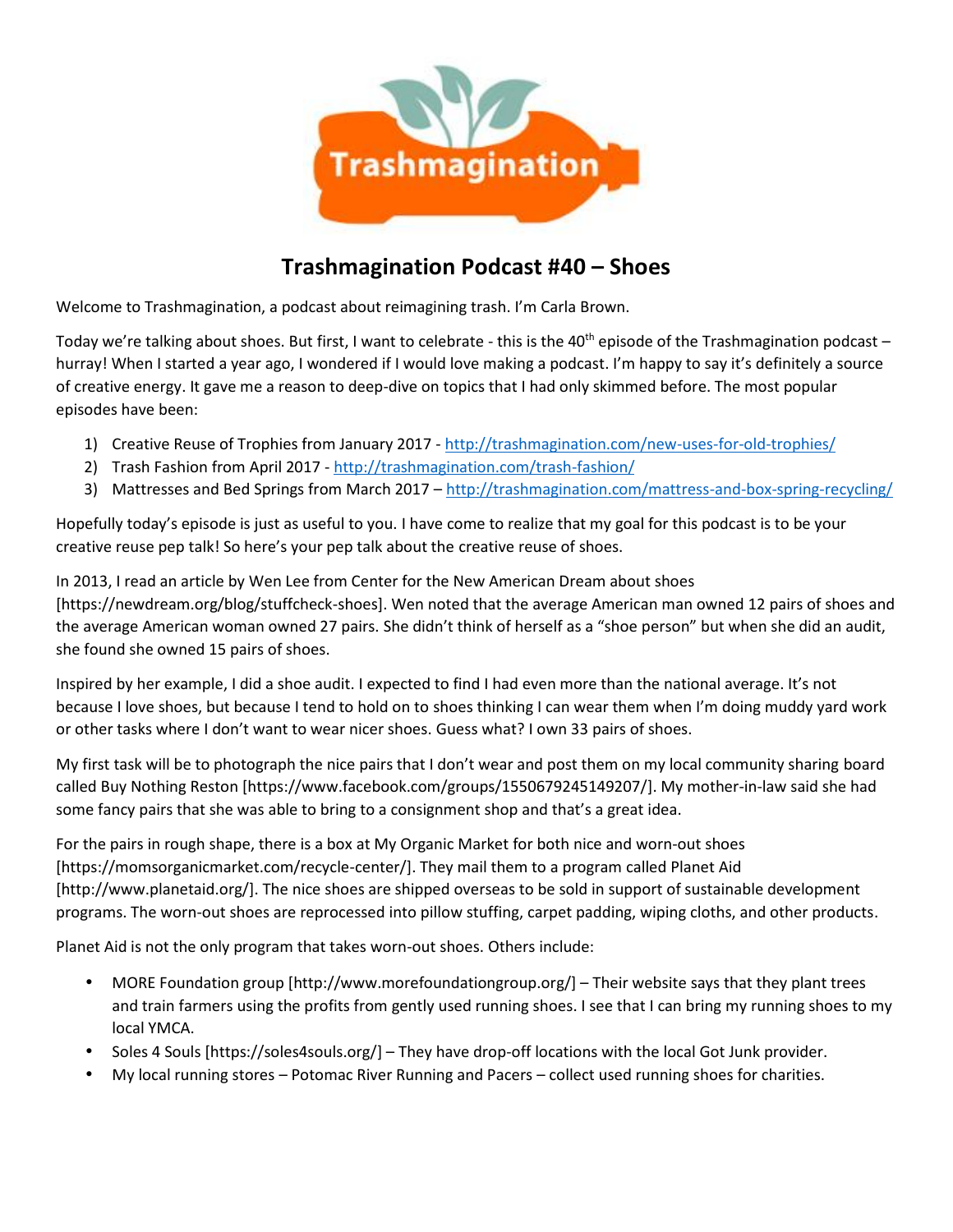When I first researched creative reuse of shoes 15 years ago, there were no drop-off locations for used worn-out shoes. The only option was the Reuse-a-Shoe program by Nike. Nike grinds worn out running shoes to make play surfaces called Nike Grind [https://www.nikegrind.com/]. Not every Nike store takes used shoes, but there is a website where you can find one that does [https://www.nike.com/us/en\_us/retail/?features=Reuse-A-Shoe+Collection+Bin].

Note that Crocs are not made from plastic and you should not put them in your recycling bin. The manufacturer does not offer a recycling program. You can donate Crocs to the same shoe recycling programs I just mentioned.

Flip flops are a particularly big problem for our oceans. They are such a popular type of footwear because they are cheap, but they are made from PVC which is the most non-recyclable plastic. Many contain phthalates to soften the plastic which are toxic. Burning this type of plastic causes health problems for the people who live nearby. Some companies make flip flops from 100 percent rubber and this is considered to be a better option.

## **DIY Projects from Recycled Shoes**

I looked for projects to make from old shoes. The most common ideas on Pinterest involve flower pots or birdhouses from old shoes and boots. It's not a project I would likely do just because I don't tend to decorate with that aesthetic, although the flower in the Croc might be fun. To keep the soil from falling out through the holes in the Croc, you can line it with the mesh from produce bags. I saw a few projects that involved makings shoes from recycled materials – especially slippers from blue jeans. If you'd rather buy slippers made from blue jeans, I found an Etsy store where you can buy them called INTOA design [https://www.etsy.com/shop/INTOAdesign].

For old flip flops, I saw projects where cut up the foamy flip flop to make rubber stamps [https://www.allfreeholidaycrafts.com/Summer-Ideas/Quick-Turn-Broken-Flip-flops-into-DIY-Stamps].

There are tutorials if your shoes are nice but not what you want right now. You can paint canvas shoes with fabric paint or add bling (i.e. broken jewelry) to high heels. For inspiration, check out the hashtag #shoeart on Instagram.

I saw a projects for middle school and high school art classes where students decorate a pair of canvas shoes in the style of a famous artist [https://www.dickblick.com/lessonplans/artists-canvas-shoes/].

## **Artists Who Creatively Reuse Shoes**

My absolute favorite shoe-recycling artist is **Kim Danio** from Nova Scotia, Canada [http://www.kimdaniostudio.com/]. Kim sculpts shoes and boots into famous buildings, pets, animals, pastries etc. She makes the most hilarious birds from high heels where the heels form the beak. I first saw her work in the gift shop of the Art Gallery of Nova Scotia and I have been eagerly following her on Instagram ever since [https://www.instagram.com/kim\_danio\_studio/]!

A few years ago, I saw the work of Kenyan artists at **Ocean Sole** at the Smithsonian Folk Life Festival. They gather flip flops from beaches, glue them together and sculpt them into beautiful animals. I'll share a video of their process.

While Kim Danio and Ocean Sole transform shoes into art every day, there are many artists who incorporate recycled shoes in impactful art installations. Here are some powerful examples:

- A few episodes ago, I mentioned artist **Chiharu Shiota** who used recycled luggage in her art installations. She also incorporates shoes. Her piece called "Over the Continents" featured almost 400 pairs of shoes tied with red yarn, and the yarn travelled in straight lines to a single point [https://www.huffingtonpost.com/2014/08/27/chiharu-shiota\_n\_5722818.html]. She asked shoe donors to write notes explaining the shoes' importance. She got the idea when she returned to Japan after living abroad for a long time. At first it was comforting but then she realized she didn't fit in. It felt like putting on old shoes.
- In 2011, **Tyree Guyton** [Tie-REE GUY-ten] installed a piece called "Street Folk" in Detroit with 10,000 shoes [http://www.dailymail.co.uk/news/article-1374701/Artist-Tyree-Guyton-fills-city-block-discarded-shoes highlight-plight-homeless.html]. He placed them over a city block to bring attention to the plight of the homeless population.